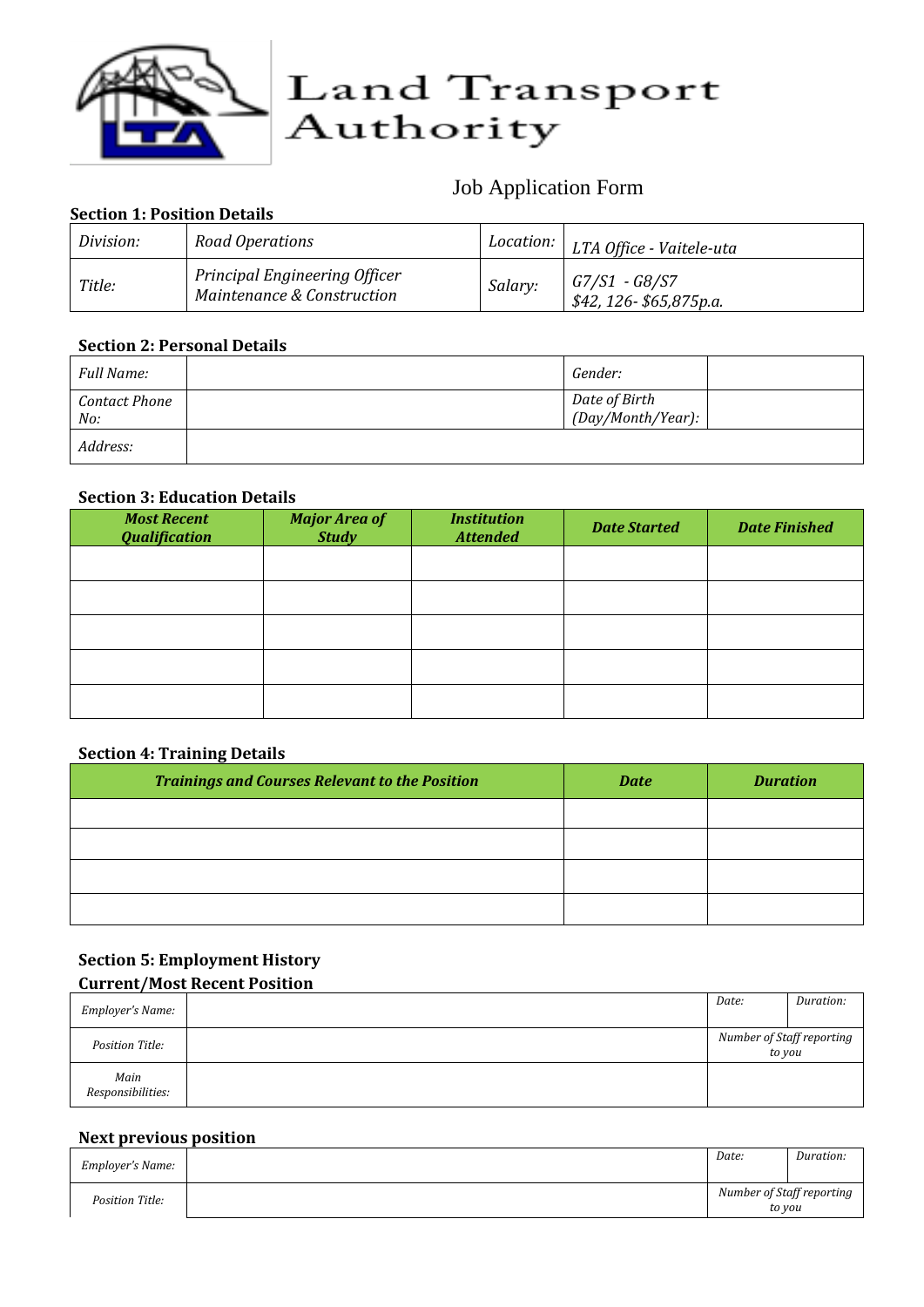| Main                        |  |
|-----------------------------|--|
| $\cdots$<br>snonsibilities. |  |

# **Next previous position**

| Employer's Name:          | Date:                               | Duration: |
|---------------------------|-------------------------------------|-----------|
| Position Title:           | Number of Staff reporting<br>to you |           |
| Main<br>Responsibilities: |                                     |           |

#### **Section 6: Selection Criteria Please provide claims as to why you satisfy each criterion**

|                         | Please provide claims as to why you satisfy each criterion                                                                                                                                                                                                                                                                                                                                                                                                                                                                                                                                            |
|-------------------------|-------------------------------------------------------------------------------------------------------------------------------------------------------------------------------------------------------------------------------------------------------------------------------------------------------------------------------------------------------------------------------------------------------------------------------------------------------------------------------------------------------------------------------------------------------------------------------------------------------|
| 1                       | <b>Qualification. Essential</b>                                                                                                                                                                                                                                                                                                                                                                                                                                                                                                                                                                       |
|                         | • A degree majoring in Civil Engineering with least years of working experience as stated below,<br>• or equivalent (Diploma/NZCE) from a recognized tertiary institution with at least years of<br>working experience as stated below;<br>. Or has been working in the civil engineering discipline for more than 10 years and at least years of<br>experience as stated below.                                                                                                                                                                                                                      |
| $\overline{\mathbf{c}}$ | <b>Work Experience. Essential</b><br>• A degree majoring in Civil Engineering with at least 2 years of working experience at the Senior<br>Engineer level of routine maintenance and construction work;<br>• or equivalent (Diploma/NZCE) from a recognized tertiary institution with at least 2 years of<br>working experience at the Senior Engineer level of routine maintenance and construction work;<br>• Or has been working in the civil engineering discipline for more than 10 years with minimum of 2<br>years at the Senior Engineer level of routine maintenance and construction works. |
| 3                       | <b>Knowledge and Skills. Essential</b><br>Demonstrated ability to collaborate, network, negotiate and engage effectively with divisional<br>employees, managers and with external stakeholders in issues pertaining to road operations.<br><b>Essential</b>                                                                                                                                                                                                                                                                                                                                           |
| 4                       | Demonstrated ability to formulate, manage and achieve planned outcomes with approved<br>resources and within agreed timelines in accordance with acceptable ethical standards. Essential                                                                                                                                                                                                                                                                                                                                                                                                              |
| 5                       | Demonstrated ability to formulate routine maintenance program and the ability to carry out<br>routine maintenance full assessment. Essential                                                                                                                                                                                                                                                                                                                                                                                                                                                          |
| 6                       | Should have strong written/verbal communication and interpersonal skills. Essential                                                                                                                                                                                                                                                                                                                                                                                                                                                                                                                   |
| 7                       | Should be computer literate and has proven experience in Microsoft office software and other<br>appropriate engineering Database. Essential                                                                                                                                                                                                                                                                                                                                                                                                                                                           |
| 8                       | Has sound knowledge of the following legislations; LTA Act 2007, LTA Regulations, Public Finance<br>Management Act 2001, Public Bodies Performance and Accountability Act 2001, Ministry of Works<br>Act 2002, Labour and Employment Act 2013. Desirable                                                                                                                                                                                                                                                                                                                                              |

# **Section 7: Computer Literacy**

**Indicate competency level for each system**

## **Competency level code: 1- no knowledge; 2-basic knowledge; 3-good working knowledge; 4- strong/advanced capabilities**

| <b>Main Systems</b>         |  | <b>Other Systems</b>   |  |
|-----------------------------|--|------------------------|--|
| Microsoft Word              |  | Microsoft Access       |  |
| Microsoft Excel             |  | Other System (Specify) |  |
| <b>Microsoft PowerPoint</b> |  | Other System (Specify) |  |
| E-mail                      |  | Other System (Specify) |  |

# **Section 8: Discipline Records Check**